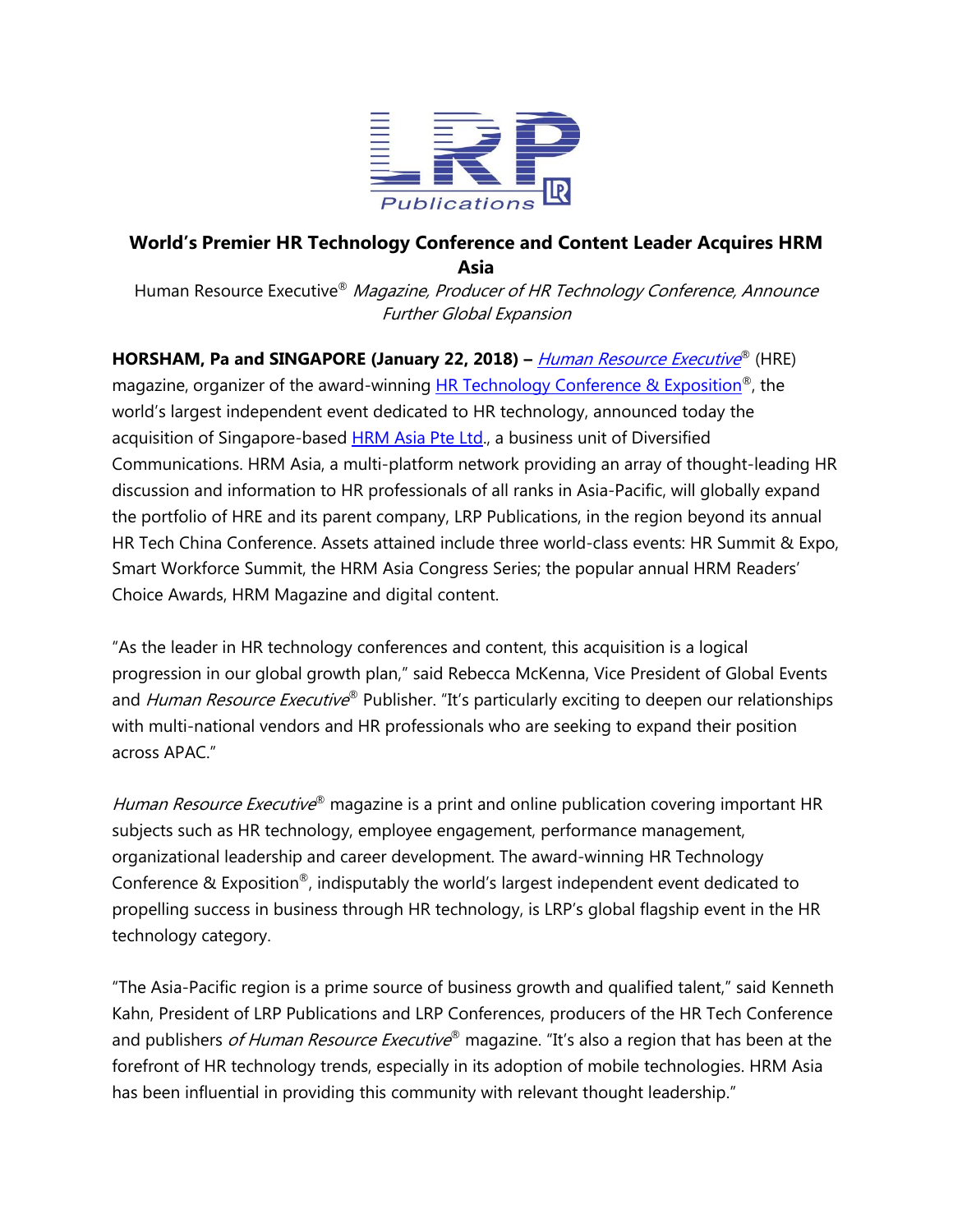Kahn continued, "This acquisition enables us to reach even more HR professionals, regardless of where they are in their career path, by delivering quality global content, locally."

Diversified Communications' Corporate Vice President, Oakley Dyer adds, "These HR conferences and publications fit perfectly within LRP's existing portfolio and the sale is part of our strategy to narrow our geographic focus, while still investing in new industries that complement our existing portfolio."

HRM Asia will continue to operate under its own brand. Terms of the deal were not disclosed.

For all LRP and *Human Resource Executive*® press inquiries, please contact Rennette Fortune, Public Relations Manager at 1-561-622-6520 or [rfortune@lrp.com.](mailto:rfortune@lrp.com) For all Diversified Communications inquiries, please contact Oakley Dyer, Corporate Vice President – Strategy & Corporate Development at 1-207-842-5633 or [odyer@divcom.com.](mailto:odyer@divcom.com)

## **About the HR Technology Conference & Exposition®**

Founded in 1997, the HR Technology Conference is the world's leading independent event on HR technology covering all the latest trends — Talent Acquisition, Employee Engagement, Diversity & Inclusion, Big Data and more! From strategy and selection to post-implementation, HR Tech is a pivotal stop for all organizations on their HR journey. Featuring more than 70 presentations delivered by senior executives from leading organizations, HR Tech never sells speaking slots, resulting in a high-caliber learning experience with real-world lessons and practical takeaways. HR Tech annually attracts industry experts, thought leaders, software vendors, senior HR executives, HR generalists, HR systems leaders, IT innovators and more. The show is also home to the annual Women in HR Technology Summit, which empowers women within HR and HR technology to grow personally and professionally. Additionally, HR Tech Conference hosts the world's largest Expo of HR technology products and services — a number of vendors even choose to announce their latest products for the first time at the conference. There is no better place to touch, compare and contrast the latest solutions from leading vendors in every category, as well as start-ups. For more information, visit [www.HRTechConference.com.](http://www.hrtechconference.com/)

## **About LRP**

LRP Publications, headquartered in Palm Beach Gardens, Florida, is a diversified media company. LRP Conferences, LLC, produces more than a dozen professional conferences and trade shows including: Future of Education Technology (FETC), Health & Benefits Leadership Conference, HR